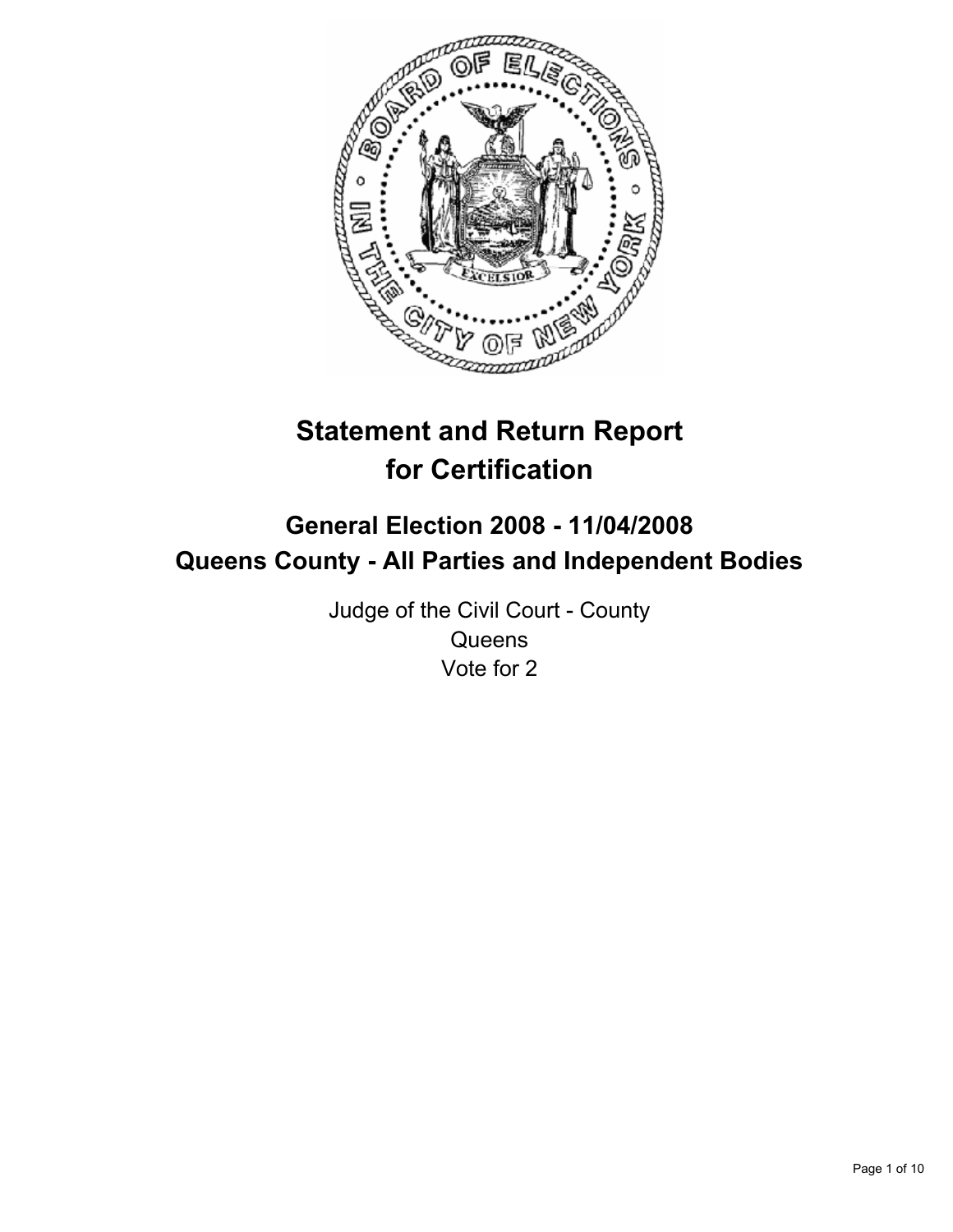

| PUBLIC COUNTER                   | 22,583 |
|----------------------------------|--------|
| <b>EMERGENCY</b>                 | 27     |
| ABSENTEE/MILITARY                | 575    |
| AFFIDAVIT                        | 819    |
| <b>Total Ballots</b>             | 24,140 |
| TERRENCE C O'CONNOR (DEMOCRATIC) | 10,552 |
| CARMEN R VELASQUEZ (DEMOCRATIC)  | 10,697 |
| <b>Total Votes</b>               | 21,249 |
| Unrecorded                       | 27.031 |

| <b>PUBLIC COUNTER</b>            | 38,324 |
|----------------------------------|--------|
| <b>EMERGENCY</b>                 | 18     |
| ABSENTEE/MILITARY                | 1,227  |
| <b>AFFIDAVIT</b>                 | 1,387  |
| <b>Total Ballots</b>             | 41,223 |
| TERRENCE C O'CONNOR (DEMOCRATIC) | 17,549 |
| CARMEN R VELASQUEZ (DEMOCRATIC)  | 16,902 |
| DENNIS WRONG (WRITE-IN)          |        |
| HENRY LAGOS (WRITE-IN)           |        |
| JOHN ORBACH (WRITE-IN)           |        |
| MEIR BAGLEY (WRITE-IN)           |        |
| PATRICA CAYO SEPTIN (WRITE-IN)   |        |
| PATRICK TANSEY (WRITE-IN)        | 2      |
| STEPHAN KOUTSAVLIS (WRITE-IN)    |        |
| <b>Total Votes</b>               | 34,459 |
| Unrecorded                       | 47,987 |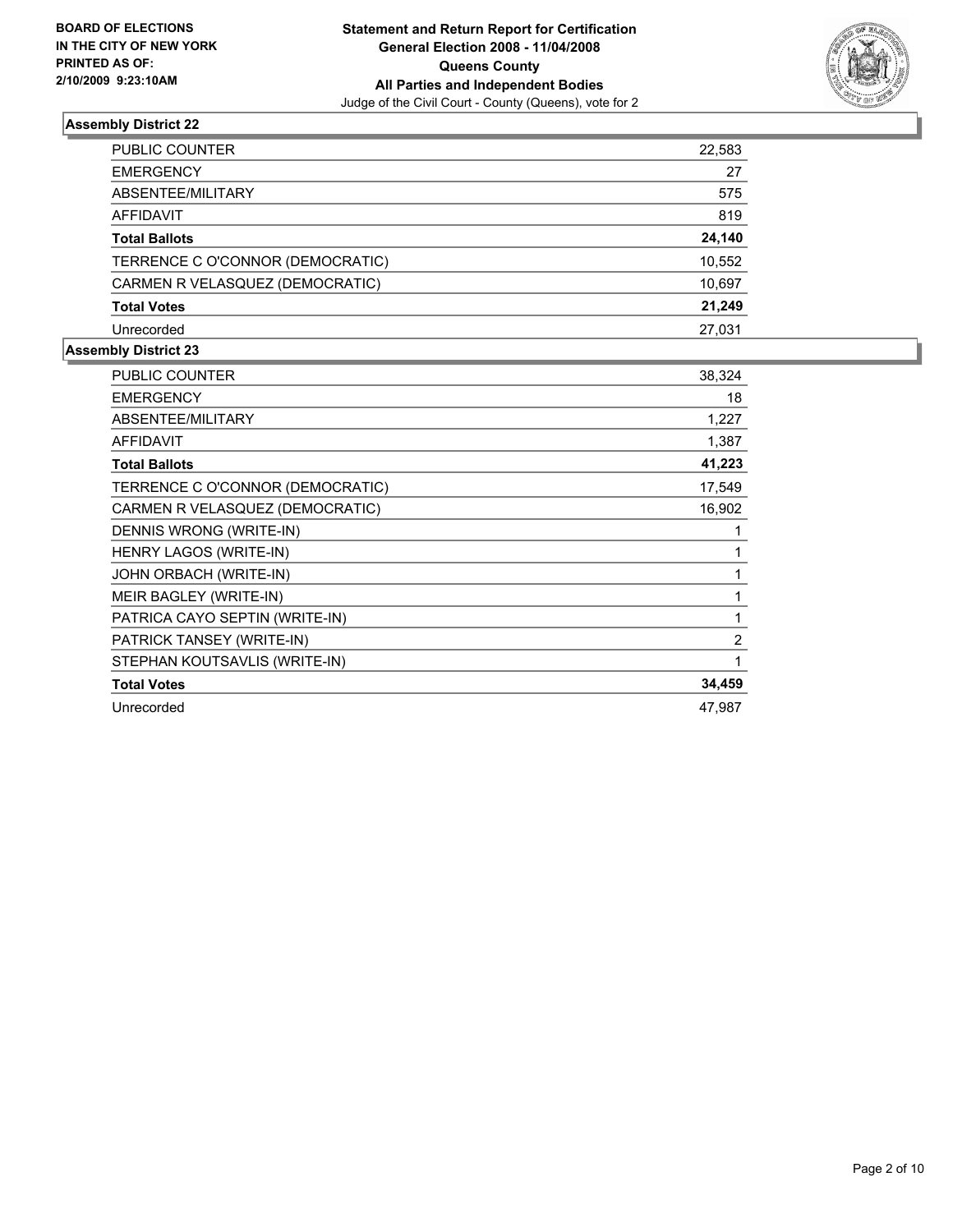

| <b>PUBLIC COUNTER</b>            | 42,633 |
|----------------------------------|--------|
| <b>EMERGENCY</b>                 | 497    |
| ABSENTEE/MILITARY                | 1,370  |
| <b>AFFIDAVIT</b>                 | 1,031  |
| <b>Total Ballots</b>             | 45,826 |
| TERRENCE C O'CONNOR (DEMOCRATIC) | 24,174 |
| CARMEN R VELASQUEZ (DEMOCRATIC)  | 23,062 |
| CAROLINE KEERD (WRITE-IN)        |        |
| CHARLIE BROWN (WRITE-IN)         |        |
| CHRISTOPHER BETHGE (WRITE-IN)    |        |
| CHRISTOPHER HEANVE (WRITE-IN)    |        |
| ERIC KEILBACH (WRITE-IN)         |        |
| GERARD J MARRA (WRITE-IN)        |        |
| HARRY WUSSDORF (WRITE-IN)        |        |
| JENNIFER SHIP (WRITE-IN)         |        |
| LOIS FISHMAN (WRITE-IN)          |        |
| NICHOLAS AGOSTI (WRITE-IN)       |        |
| PABLO BAUTISTA (WRITE-IN)        |        |
| <b>Total Votes</b>               | 47,247 |
| Unrecorded                       | 44,405 |

| PUBLIC COUNTER                   | 29,859 |
|----------------------------------|--------|
| <b>EMERGENCY</b>                 | 281    |
| ABSENTEE/MILITARY                | 777    |
| AFFIDAVIT                        | 1,011  |
| <b>Total Ballots</b>             | 32,189 |
| TERRENCE C O'CONNOR (DEMOCRATIC) | 15,887 |
| CARMEN R VELASQUEZ (DEMOCRATIC)  | 15,639 |
| <b>Total Votes</b>               | 31,526 |
| Unrecorded                       | 32,852 |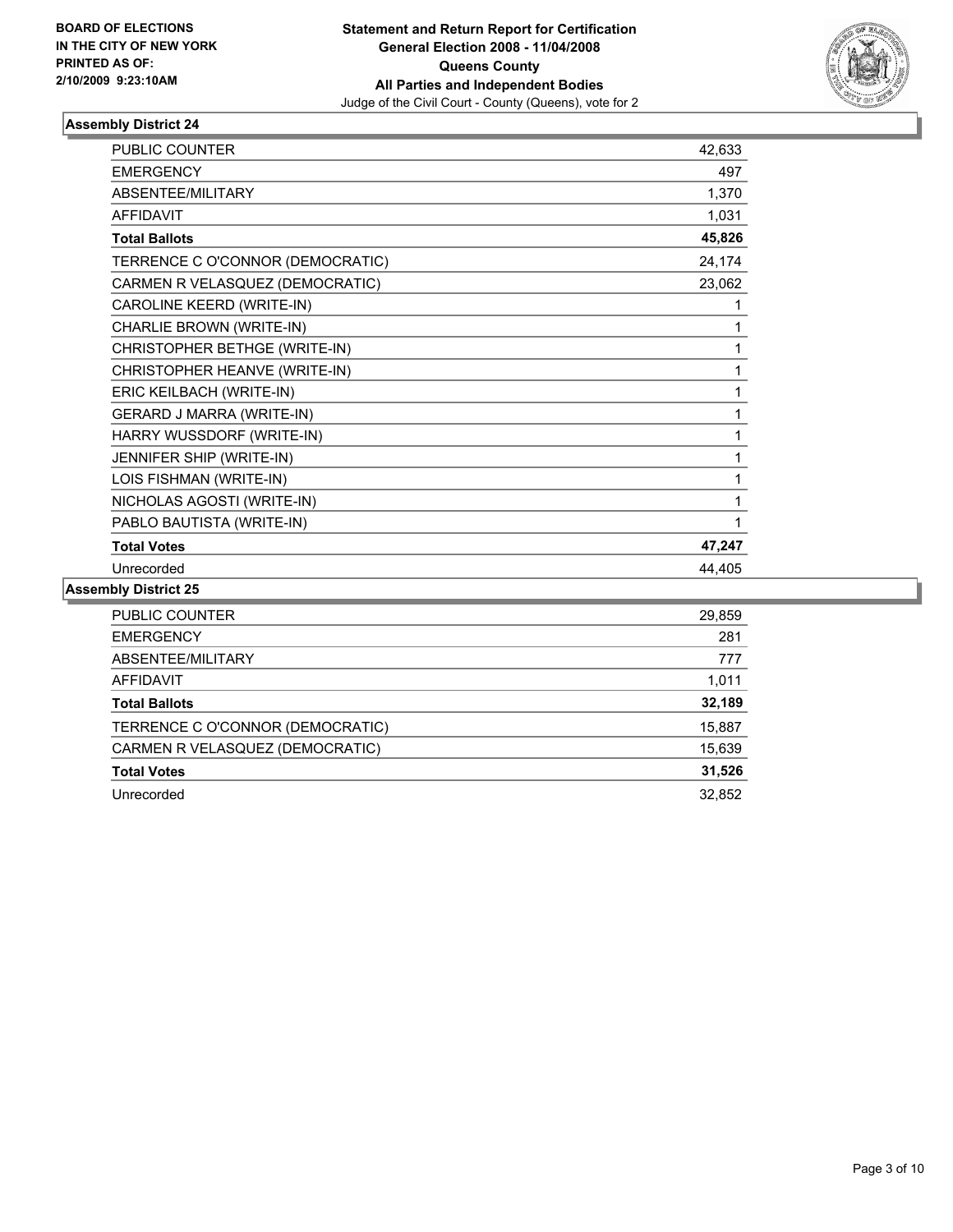

| <b>PUBLIC COUNTER</b>            | 43,080         |
|----------------------------------|----------------|
| <b>EMERGENCY</b>                 | 236            |
| <b>ABSENTEE/MILITARY</b>         | 1,495          |
| <b>AFFIDAVIT</b>                 | 950            |
| <b>Total Ballots</b>             | 45,981         |
| TERRENCE C O'CONNOR (DEMOCRATIC) | 21,836         |
| CARMEN R VELASQUEZ (DEMOCRATIC)  | 20,324         |
| ANDREW FREITAG (WRITE-IN)        | 2              |
| <b>BRUCE BANNER (WRITE-IN)</b>   |                |
| HALLIE ZUIBEL (WRITE-IN)         |                |
| JOE SMITH (WRITE-IN)             |                |
| JOHN KOCHENDAFE (WRITE-IN)       |                |
| PETER PARKER (WRITE-IN)          |                |
| REGINA MAROTTI (WRITE-IN)        | $\overline{2}$ |
| RICHARD REED (WRITE-IN)          |                |
| <b>Total Votes</b>               | 42,170         |
| Unrecorded                       | 49,792         |

#### **Assembly District 27**

| <b>PUBLIC COUNTER</b>            | 33,731 |
|----------------------------------|--------|
| <b>EMERGENCY</b>                 | 148    |
| ABSENTEE/MILITARY                | 992    |
| <b>AFFIDAVIT</b>                 | 1,164  |
| <b>Total Ballots</b>             | 36,543 |
| TERRENCE C O'CONNOR (DEMOCRATIC) | 17,859 |
| CARMEN R VELASQUEZ (DEMOCRATIC)  | 17,936 |
| ALEX JONES (WRITE-IN)            |        |
| ALLAN J GRDOVICH (WRITE-IN)      |        |
| <b>FRANK MURULES (WRITE-IN)</b>  |        |
| MAUREEN M FLEMING (WRITE-IN)     |        |
| <b>Total Votes</b>               | 35,799 |
| Unrecorded                       | 37,287 |

| <b>PUBLIC COUNTER</b>            | 40,523 |
|----------------------------------|--------|
| <b>EMERGENCY</b>                 | 56     |
| ABSENTEE/MILITARY                | 1,561  |
| AFFIDAVIT                        | 1,178  |
| <b>Total Ballots</b>             | 43,793 |
| TERRENCE C O'CONNOR (DEMOCRATIC) | 21,444 |
| CARMEN R VELASQUEZ (DEMOCRATIC)  | 20,613 |
| <b>Total Votes</b>               | 42,057 |
| Unrecorded                       | 45,529 |
|                                  |        |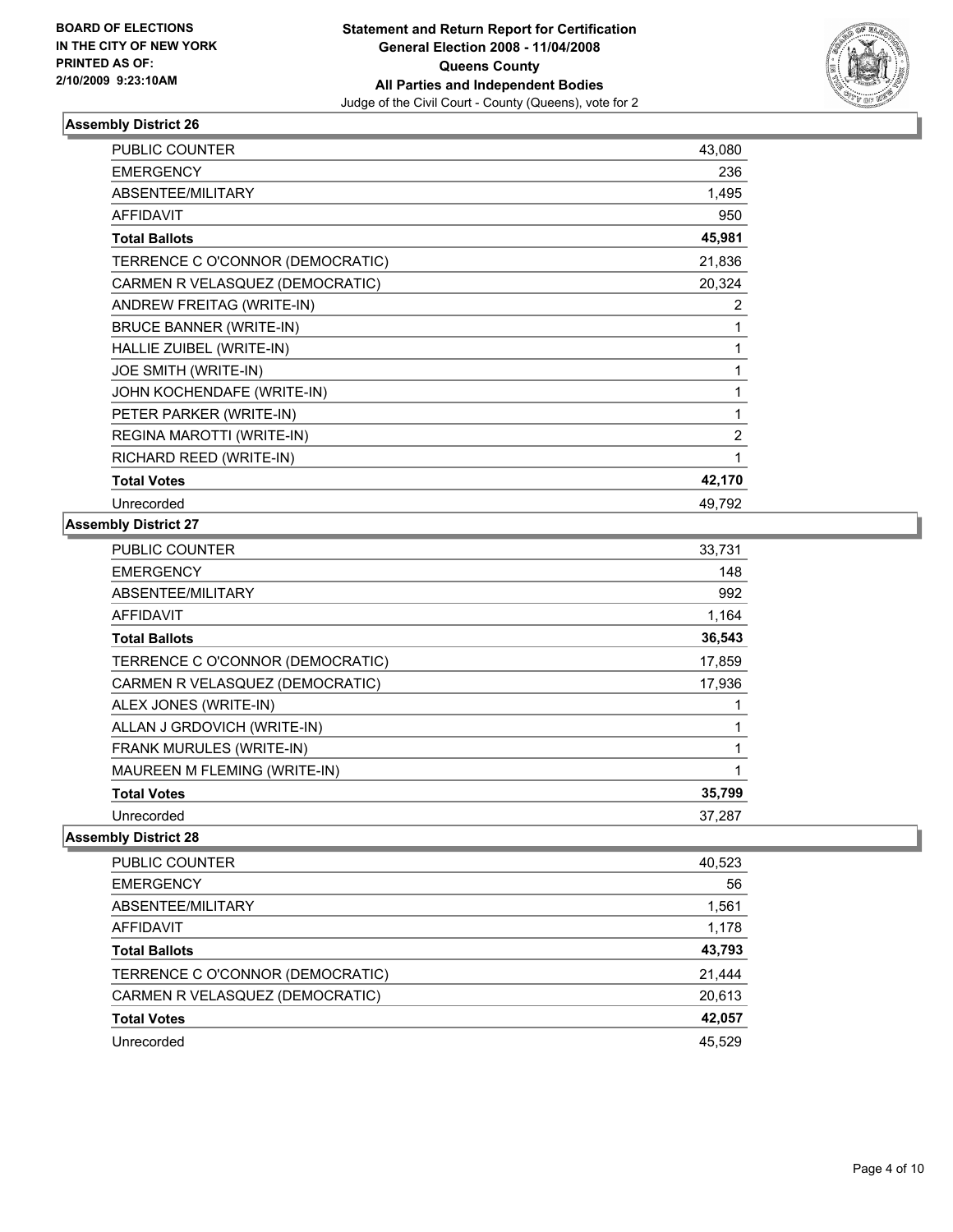

| PUBLIC COUNTER                   | 40,927 |
|----------------------------------|--------|
| <b>EMERGENCY</b>                 |        |
| ABSENTEE/MILITARY                | 1,067  |
| <b>AFFIDAVIT</b>                 | 1,505  |
| <b>Total Ballots</b>             | 43,599 |
| TERRENCE C O'CONNOR (DEMOCRATIC) | 29,309 |
| CARMEN R VELASQUEZ (DEMOCRATIC)  | 29,414 |
| MARY L CROWIN (WRITE-IN)         |        |
| <b>Total Votes</b>               | 58,724 |
| Unrecorded                       | 28.474 |

## **Assembly District 30**

| <b>PUBLIC COUNTER</b>            | 32,460 |
|----------------------------------|--------|
| <b>EMERGENCY</b>                 | 67     |
| ABSENTEE/MILITARY                | 721    |
| <b>AFFIDAVIT</b>                 | 1,064  |
| <b>Total Ballots</b>             | 34,589 |
| TERRENCE C O'CONNOR (DEMOCRATIC) | 16,658 |
| CARMEN R VELASQUEZ (DEMOCRATIC)  | 16,461 |
| KEVIN DUFFY (WRITE-IN)           |        |
| MARVIN R JEFFCOAT (WRITE-IN)     |        |
| NAHOMA SHAKLIT (WRITE-IN)        |        |
| <b>Total Votes</b>               | 33,122 |
| Unrecorded                       | 36,056 |

| <b>PUBLIC COUNTER</b>            | 35,456 |
|----------------------------------|--------|
| <b>EMERGENCY</b>                 | 231    |
| ABSENTEE/MILITARY                | 907    |
| <b>AFFIDAVIT</b>                 | 1,741  |
| <b>Total Ballots</b>             | 38,440 |
| TERRENCE C O'CONNOR (DEMOCRATIC) | 23,587 |
| CARMEN R VELASQUEZ (DEMOCRATIC)  | 23,776 |
| ALAN JENNINGS (WRITE-IN)         |        |
| <b>BUDDHA ALLAH (WRITE-IN)</b>   |        |
| ESTHER HIRSCH (WRITE-IN)         |        |
| JOSEPH MANTAONE (WRITE-IN)       | 2      |
| SARA HIRSCH (WRITE-IN)           |        |
| <b>Total Votes</b>               | 47,369 |
| Unrecorded                       | 29.511 |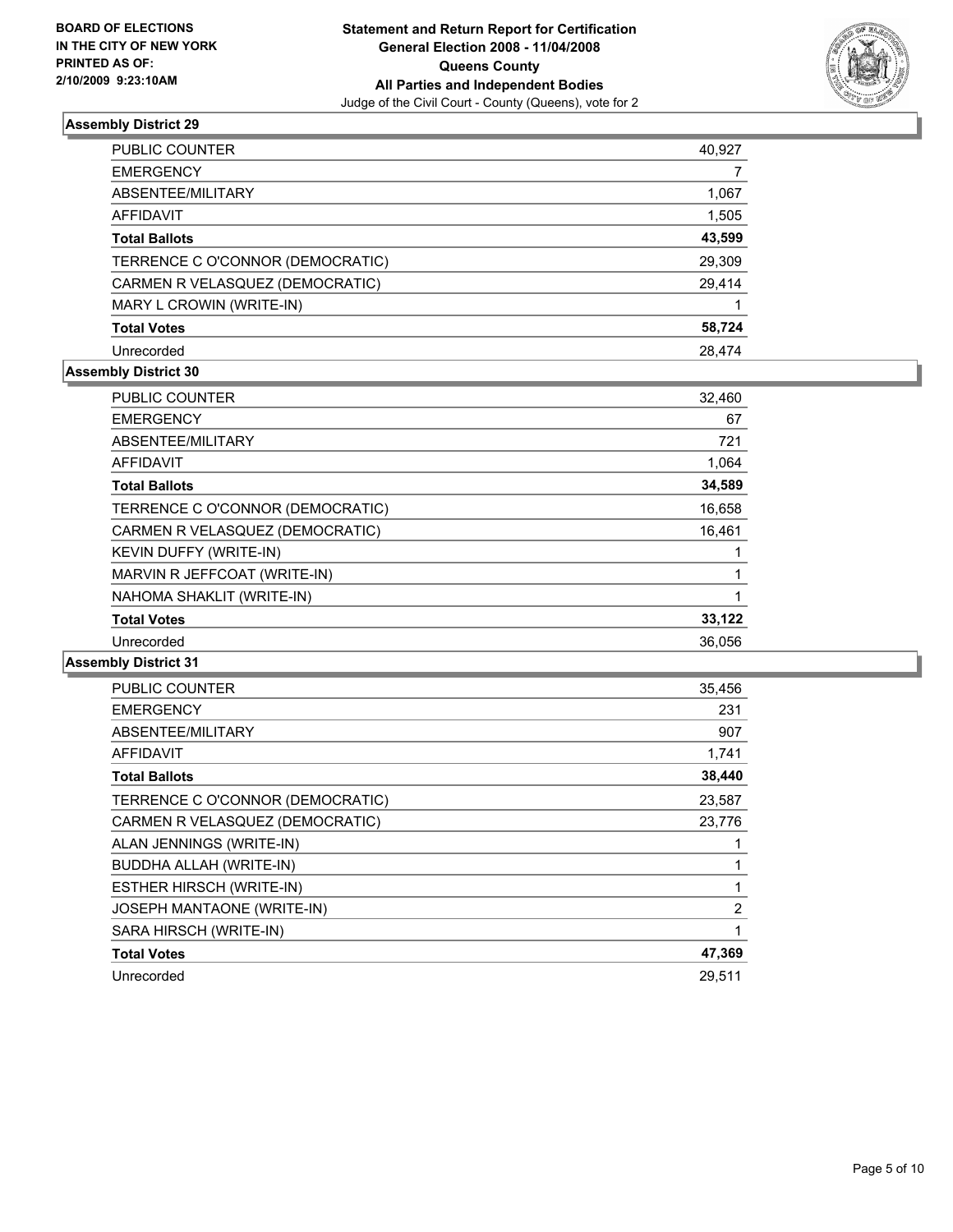

| PUBLIC COUNTER                   | 38,530 |
|----------------------------------|--------|
| EMERGENCY                        | 52     |
| ABSENTEE/MILITARY                | 717    |
| AFFIDAVIT                        | 1,800  |
| <b>Total Ballots</b>             | 41,169 |
| TERRENCE C O'CONNOR (DEMOCRATIC) | 26,470 |
| CARMEN R VELASQUEZ (DEMOCRATIC)  | 26,713 |
| JOE VIDAL (WRITE-IN)             | 2      |
| Total Votes                      | 53,185 |
| Unrecorded                       | 29,153 |

## **Assembly District 33**

| <b>PUBLIC COUNTER</b>            | 43,260 |
|----------------------------------|--------|
| <b>EMERGENCY</b>                 | 145    |
| ABSENTEE/MILITARY                | 1,006  |
| AFFIDAVIT                        | 1,498  |
| <b>Total Ballots</b>             | 46,024 |
| TERRENCE C O'CONNOR (DEMOCRATIC) | 29,725 |
| CARMEN R VELASQUEZ (DEMOCRATIC)  | 29,654 |
| <b>Total Votes</b>               | 59,379 |
| Unrecorded                       | 32.669 |

**Assembly District 34**

| PUBLIC COUNTER                   | 25,309 |
|----------------------------------|--------|
| <b>EMERGENCY</b>                 | 33     |
| ABSENTEE/MILITARY                | 498    |
| <b>AFFIDAVIT</b>                 | 925    |
| <b>Total Ballots</b>             | 26,952 |
| TERRENCE C O'CONNOR (DEMOCRATIC) | 13,799 |
| CARMEN R VELASQUEZ (DEMOCRATIC)  | 14,461 |
| <b>Total Votes</b>               | 28,260 |
| Unrecorded                       | 25.644 |

| PUBLIC COUNTER<br>25,527                   |
|--------------------------------------------|
| 28<br><b>EMERGENCY</b>                     |
| ABSENTEE/MILITARY<br>612                   |
| 1,021<br><b>AFFIDAVIT</b>                  |
| 27,318<br><b>Total Ballots</b>             |
| TERRENCE C O'CONNOR (DEMOCRATIC)<br>14,739 |
| CARMEN R VELASQUEZ (DEMOCRATIC)<br>15,377  |
| EMIL RAFAE (WRITE-IN)                      |
| 30,117<br><b>Total Votes</b>               |
| 24,519<br>Unrecorded                       |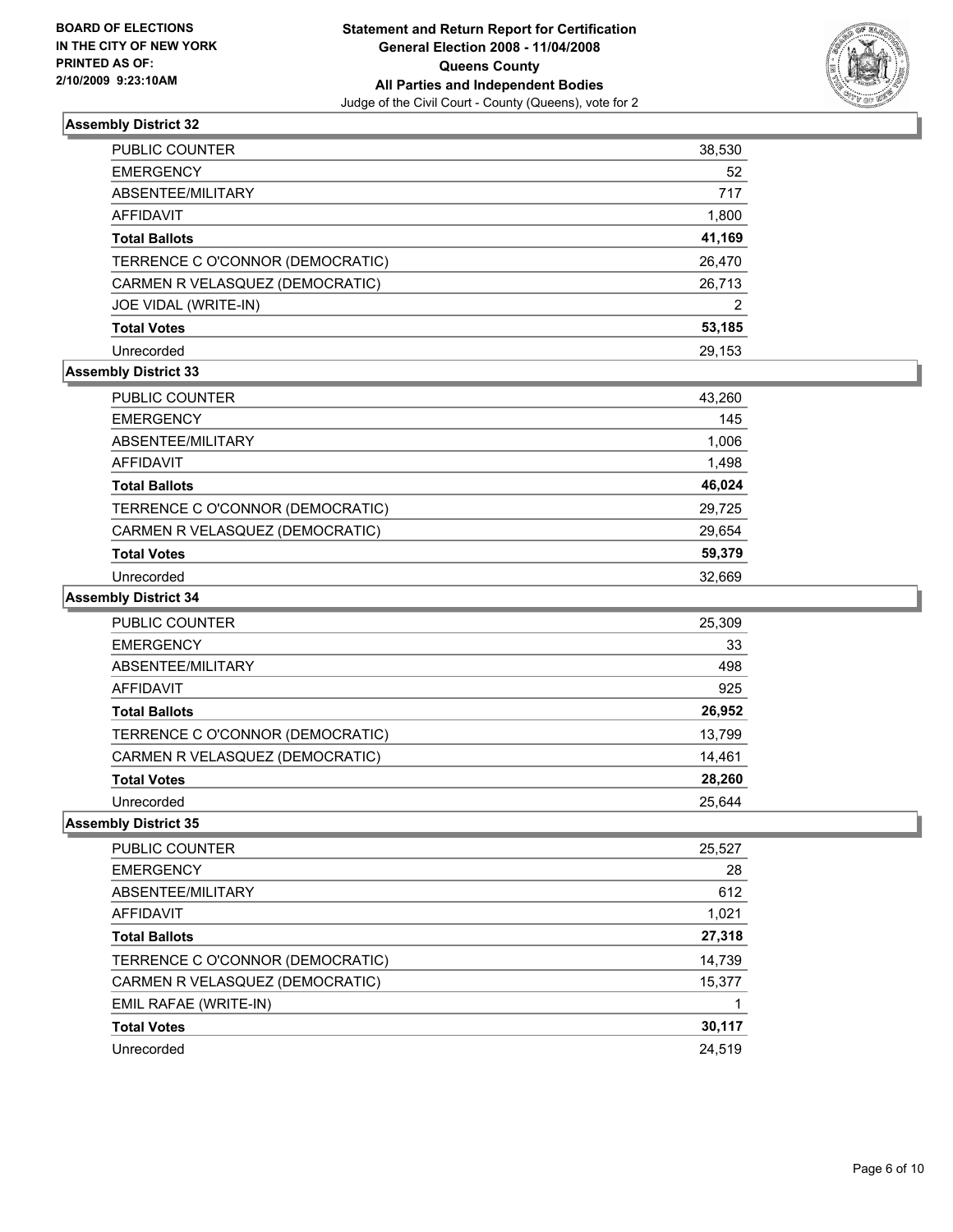

| PUBLIC COUNTER                   | 33,667 |
|----------------------------------|--------|
| <b>EMERGENCY</b>                 | 12     |
| ABSENTEE/MILITARY                | 754    |
| <b>AFFIDAVIT</b>                 | 1,416  |
| <b>Total Ballots</b>             | 36,271 |
| TERRENCE C O'CONNOR (DEMOCRATIC) | 19,924 |
| CARMEN R VELASQUEZ (DEMOCRATIC)  | 19,646 |
| MICHELLE MAC CARTHY (WRITE-IN)   | 2      |
| <b>Total Votes</b>               | 39,572 |
| Unrecorded                       | 32.970 |

## **Assembly District 37**

| <b>PUBLIC COUNTER</b>            | 29,530         |
|----------------------------------|----------------|
| <b>EMERGENCY</b>                 | 277            |
| ABSENTEE/MILITARY                | 575            |
| <b>AFFIDAVIT</b>                 | 1,369          |
| <b>Total Ballots</b>             | 31,938         |
| TERRENCE C O'CONNOR (DEMOCRATIC) | 17,757         |
| CARMEN R VELASQUEZ (DEMOCRATIC)  | 18,483         |
| ALAN WOLFE (WRITE-IN)            |                |
| D. DRUM (WRITE-IN)               |                |
| JOE THE PLUMMER (WRITE-IN)       |                |
| JOSEPH M PAILLA (WRITE-IN)       |                |
| MARK J SCHWART (WRITE-IN)        |                |
| <b>MARK PARISI (WRITE-IN)</b>    |                |
| MOLLY ENDRES (WRITE-IN)          | $\overline{2}$ |
| NEIL M KLEIN (WRITE-IN)          |                |
| PHILLIPS (WRITE-IN)              |                |
| RON PAUL (WRITE-IN)              |                |
| THOMAS F COONEY III (WRITE-IN)   | 2              |
| <b>Total Votes</b>               | 36,253         |
| Unrecorded                       | 27,623         |

| PUBLIC COUNTER                   | 28,214 |
|----------------------------------|--------|
| <b>EMERGENCY</b>                 | 195    |
| ABSENTEE/MILITARY                | 458    |
| AFFIDAVIT                        | 1,093  |
| <b>Total Ballots</b>             | 30,039 |
| TERRENCE C O'CONNOR (DEMOCRATIC) | 13,882 |
| CARMEN R VELASQUEZ (DEMOCRATIC)  | 14,578 |
| <b>Total Votes</b>               | 28,460 |
| Unrecorded                       | 31,618 |
|                                  |        |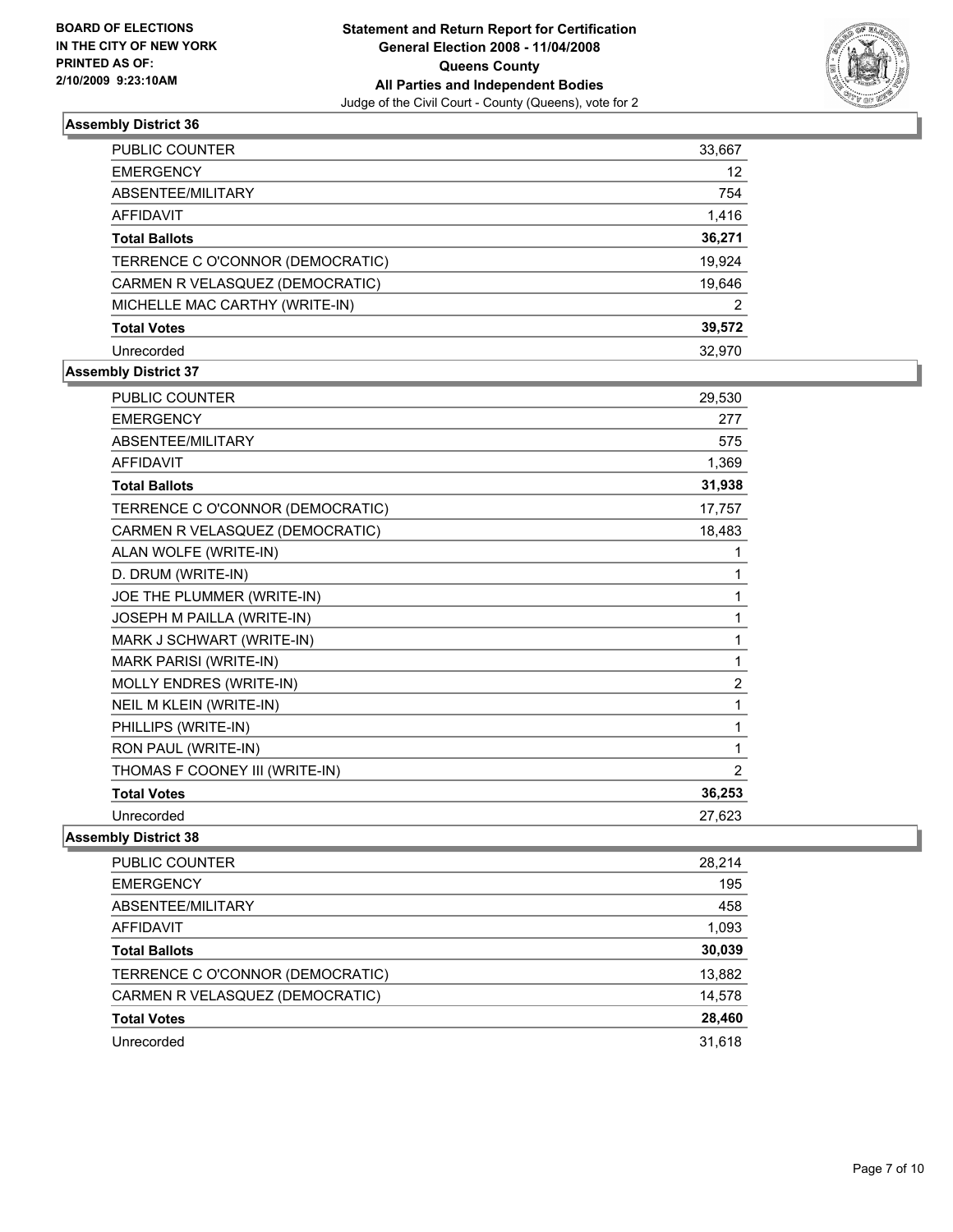

| PUBLIC COUNTER                   | 18,730 |
|----------------------------------|--------|
| <b>EMERGENCY</b>                 | 64     |
| ABSENTEE/MILITARY                | 326    |
| <b>AFFIDAVIT</b>                 | 674    |
| <b>Total Ballots</b>             | 19,912 |
| TERRENCE C O'CONNOR (DEMOCRATIC) | 9,807  |
| CARMEN R VELASQUEZ (DEMOCRATIC)  | 10,890 |
| <b>Total Votes</b>               | 20,697 |
| Unrecorded                       | 19,127 |
|                                  |        |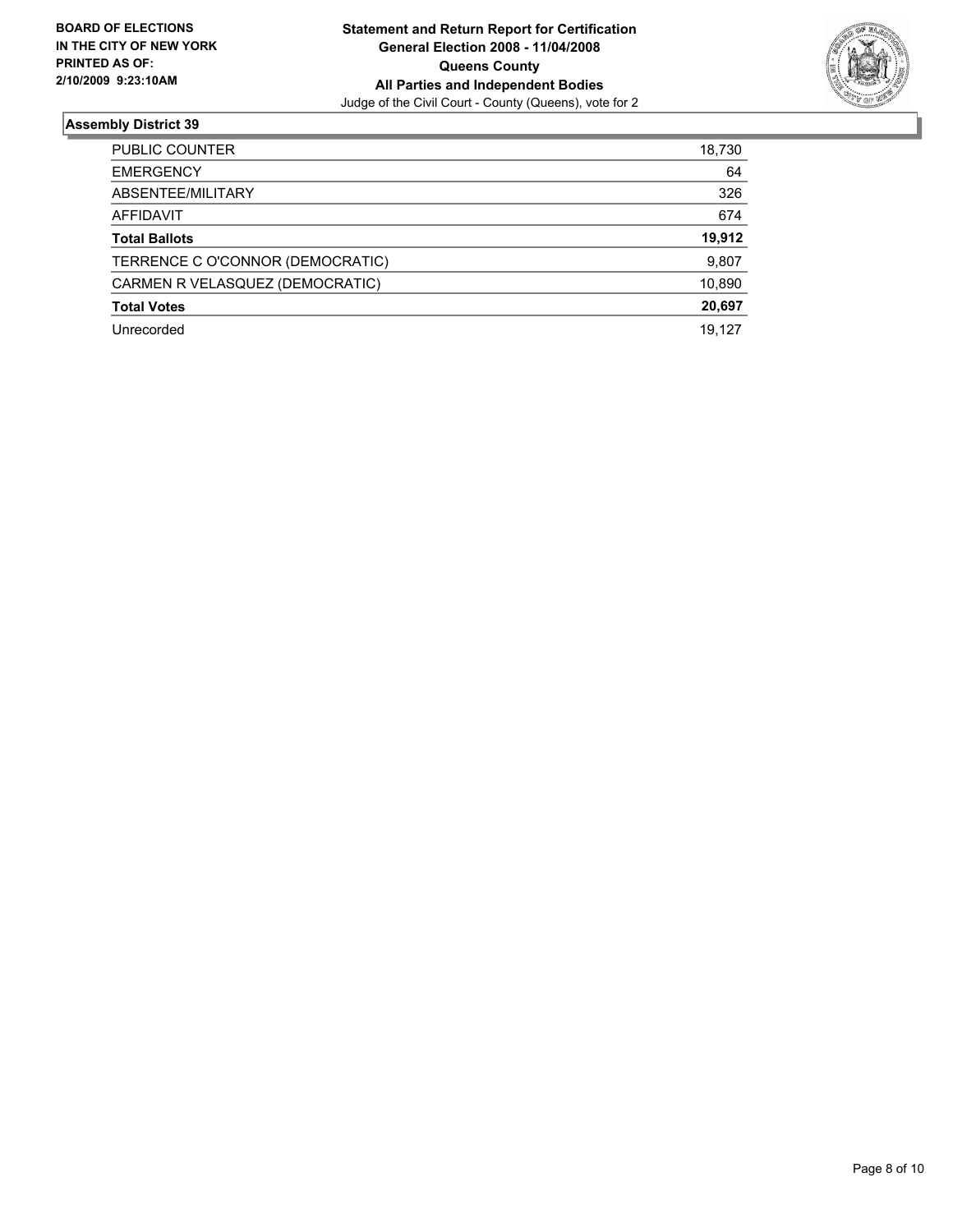

## **Total for Judge of the Civil Court - County (Queens) - Queens County**

| 2,374<br><b>EMERGENCY</b><br>15,638<br>ABSENTEE/MILITARY<br>21,646<br><b>AFFIDAVIT</b><br>645,946<br><b>Total Ballots</b><br>TERRENCE C O'CONNOR (DEMOCRATIC)<br>344,958<br>CARMEN R VELASQUEZ (DEMOCRATIC)<br>344,626<br>ALAN JENNINGS (WRITE-IN)<br>1<br>ALAN WOLFE (WRITE-IN)<br>1<br>1<br>ALEX JONES (WRITE-IN)<br>ALLAN J GRDOVICH (WRITE-IN)<br>1<br>$\overline{c}$<br>ANDREW FREITAG (WRITE-IN)<br>1<br><b>BRUCE BANNER (WRITE-IN)</b><br>1<br>BUDDHA ALLAH (WRITE-IN)<br>1<br>CAROLINE KEERD (WRITE-IN)<br>1<br>CHARLIE BROWN (WRITE-IN)<br>1<br>CHRISTOPHER BETHGE (WRITE-IN)<br>1<br>CHRISTOPHER HEANVE (WRITE-IN)<br>1<br>D. DRUM (WRITE-IN)<br>1<br>DENNIS WRONG (WRITE-IN)<br>1<br>EMIL RAFAE (WRITE-IN)<br>1<br>ERIC KEILBACH (WRITE-IN)<br>1<br>ESTHER HIRSCH (WRITE-IN)<br>1<br>FRANK MURULES (WRITE-IN)<br>1<br>GERARD J MARRA (WRITE-IN)<br>1<br>HALLIE ZUIBEL (WRITE-IN)<br>1<br>HARRY WUSSDORF (WRITE-IN)<br>1<br>HENRY LAGOS (WRITE-IN)<br>1<br>JENNIFER SHIP (WRITE-IN)<br>1<br>JOE SMITH (WRITE-IN)<br>JOE THE PLUMMER (WRITE-IN)<br>1 |
|---------------------------------------------------------------------------------------------------------------------------------------------------------------------------------------------------------------------------------------------------------------------------------------------------------------------------------------------------------------------------------------------------------------------------------------------------------------------------------------------------------------------------------------------------------------------------------------------------------------------------------------------------------------------------------------------------------------------------------------------------------------------------------------------------------------------------------------------------------------------------------------------------------------------------------------------------------------------------------------------------------------------------------------------------------------|
|                                                                                                                                                                                                                                                                                                                                                                                                                                                                                                                                                                                                                                                                                                                                                                                                                                                                                                                                                                                                                                                               |
|                                                                                                                                                                                                                                                                                                                                                                                                                                                                                                                                                                                                                                                                                                                                                                                                                                                                                                                                                                                                                                                               |
|                                                                                                                                                                                                                                                                                                                                                                                                                                                                                                                                                                                                                                                                                                                                                                                                                                                                                                                                                                                                                                                               |
|                                                                                                                                                                                                                                                                                                                                                                                                                                                                                                                                                                                                                                                                                                                                                                                                                                                                                                                                                                                                                                                               |
|                                                                                                                                                                                                                                                                                                                                                                                                                                                                                                                                                                                                                                                                                                                                                                                                                                                                                                                                                                                                                                                               |
|                                                                                                                                                                                                                                                                                                                                                                                                                                                                                                                                                                                                                                                                                                                                                                                                                                                                                                                                                                                                                                                               |
|                                                                                                                                                                                                                                                                                                                                                                                                                                                                                                                                                                                                                                                                                                                                                                                                                                                                                                                                                                                                                                                               |
|                                                                                                                                                                                                                                                                                                                                                                                                                                                                                                                                                                                                                                                                                                                                                                                                                                                                                                                                                                                                                                                               |
|                                                                                                                                                                                                                                                                                                                                                                                                                                                                                                                                                                                                                                                                                                                                                                                                                                                                                                                                                                                                                                                               |
|                                                                                                                                                                                                                                                                                                                                                                                                                                                                                                                                                                                                                                                                                                                                                                                                                                                                                                                                                                                                                                                               |
|                                                                                                                                                                                                                                                                                                                                                                                                                                                                                                                                                                                                                                                                                                                                                                                                                                                                                                                                                                                                                                                               |
|                                                                                                                                                                                                                                                                                                                                                                                                                                                                                                                                                                                                                                                                                                                                                                                                                                                                                                                                                                                                                                                               |
|                                                                                                                                                                                                                                                                                                                                                                                                                                                                                                                                                                                                                                                                                                                                                                                                                                                                                                                                                                                                                                                               |
|                                                                                                                                                                                                                                                                                                                                                                                                                                                                                                                                                                                                                                                                                                                                                                                                                                                                                                                                                                                                                                                               |
|                                                                                                                                                                                                                                                                                                                                                                                                                                                                                                                                                                                                                                                                                                                                                                                                                                                                                                                                                                                                                                                               |
|                                                                                                                                                                                                                                                                                                                                                                                                                                                                                                                                                                                                                                                                                                                                                                                                                                                                                                                                                                                                                                                               |
|                                                                                                                                                                                                                                                                                                                                                                                                                                                                                                                                                                                                                                                                                                                                                                                                                                                                                                                                                                                                                                                               |
|                                                                                                                                                                                                                                                                                                                                                                                                                                                                                                                                                                                                                                                                                                                                                                                                                                                                                                                                                                                                                                                               |
|                                                                                                                                                                                                                                                                                                                                                                                                                                                                                                                                                                                                                                                                                                                                                                                                                                                                                                                                                                                                                                                               |
|                                                                                                                                                                                                                                                                                                                                                                                                                                                                                                                                                                                                                                                                                                                                                                                                                                                                                                                                                                                                                                                               |
|                                                                                                                                                                                                                                                                                                                                                                                                                                                                                                                                                                                                                                                                                                                                                                                                                                                                                                                                                                                                                                                               |
|                                                                                                                                                                                                                                                                                                                                                                                                                                                                                                                                                                                                                                                                                                                                                                                                                                                                                                                                                                                                                                                               |
|                                                                                                                                                                                                                                                                                                                                                                                                                                                                                                                                                                                                                                                                                                                                                                                                                                                                                                                                                                                                                                                               |
|                                                                                                                                                                                                                                                                                                                                                                                                                                                                                                                                                                                                                                                                                                                                                                                                                                                                                                                                                                                                                                                               |
|                                                                                                                                                                                                                                                                                                                                                                                                                                                                                                                                                                                                                                                                                                                                                                                                                                                                                                                                                                                                                                                               |
|                                                                                                                                                                                                                                                                                                                                                                                                                                                                                                                                                                                                                                                                                                                                                                                                                                                                                                                                                                                                                                                               |
|                                                                                                                                                                                                                                                                                                                                                                                                                                                                                                                                                                                                                                                                                                                                                                                                                                                                                                                                                                                                                                                               |
|                                                                                                                                                                                                                                                                                                                                                                                                                                                                                                                                                                                                                                                                                                                                                                                                                                                                                                                                                                                                                                                               |
|                                                                                                                                                                                                                                                                                                                                                                                                                                                                                                                                                                                                                                                                                                                                                                                                                                                                                                                                                                                                                                                               |
|                                                                                                                                                                                                                                                                                                                                                                                                                                                                                                                                                                                                                                                                                                                                                                                                                                                                                                                                                                                                                                                               |
| $\overline{2}$<br>JOE VIDAL (WRITE-IN)                                                                                                                                                                                                                                                                                                                                                                                                                                                                                                                                                                                                                                                                                                                                                                                                                                                                                                                                                                                                                        |
| $\mathbf 1$<br>JOHN KOCHENDAFE (WRITE-IN)                                                                                                                                                                                                                                                                                                                                                                                                                                                                                                                                                                                                                                                                                                                                                                                                                                                                                                                                                                                                                     |
| JOHN ORBACH (WRITE-IN)<br>1                                                                                                                                                                                                                                                                                                                                                                                                                                                                                                                                                                                                                                                                                                                                                                                                                                                                                                                                                                                                                                   |
| 1<br>JOSEPH M PAILLA (WRITE-IN)                                                                                                                                                                                                                                                                                                                                                                                                                                                                                                                                                                                                                                                                                                                                                                                                                                                                                                                                                                                                                               |
| $\overline{2}$<br>JOSEPH MANTAONE (WRITE-IN)                                                                                                                                                                                                                                                                                                                                                                                                                                                                                                                                                                                                                                                                                                                                                                                                                                                                                                                                                                                                                  |
| 1<br>KEVIN DUFFY (WRITE-IN)                                                                                                                                                                                                                                                                                                                                                                                                                                                                                                                                                                                                                                                                                                                                                                                                                                                                                                                                                                                                                                   |
| 1<br>LOIS FISHMAN (WRITE-IN)                                                                                                                                                                                                                                                                                                                                                                                                                                                                                                                                                                                                                                                                                                                                                                                                                                                                                                                                                                                                                                  |
| 1<br>MARK J SCHWART (WRITE-IN)                                                                                                                                                                                                                                                                                                                                                                                                                                                                                                                                                                                                                                                                                                                                                                                                                                                                                                                                                                                                                                |
| 1<br>MARK PARISI (WRITE-IN)                                                                                                                                                                                                                                                                                                                                                                                                                                                                                                                                                                                                                                                                                                                                                                                                                                                                                                                                                                                                                                   |
| MARVIN R JEFFCOAT (WRITE-IN)<br>1                                                                                                                                                                                                                                                                                                                                                                                                                                                                                                                                                                                                                                                                                                                                                                                                                                                                                                                                                                                                                             |
| 1<br>MARY L CROWIN (WRITE-IN)                                                                                                                                                                                                                                                                                                                                                                                                                                                                                                                                                                                                                                                                                                                                                                                                                                                                                                                                                                                                                                 |
| 1<br>MAUREEN M FLEMING (WRITE-IN)                                                                                                                                                                                                                                                                                                                                                                                                                                                                                                                                                                                                                                                                                                                                                                                                                                                                                                                                                                                                                             |
| MEIR BAGLEY (WRITE-IN)<br>1                                                                                                                                                                                                                                                                                                                                                                                                                                                                                                                                                                                                                                                                                                                                                                                                                                                                                                                                                                                                                                   |
| $\overline{c}$<br>MICHELLE MAC CARTHY (WRITE-IN)                                                                                                                                                                                                                                                                                                                                                                                                                                                                                                                                                                                                                                                                                                                                                                                                                                                                                                                                                                                                              |
| $\overline{2}$<br>MOLLY ENDRES (WRITE-IN)                                                                                                                                                                                                                                                                                                                                                                                                                                                                                                                                                                                                                                                                                                                                                                                                                                                                                                                                                                                                                     |